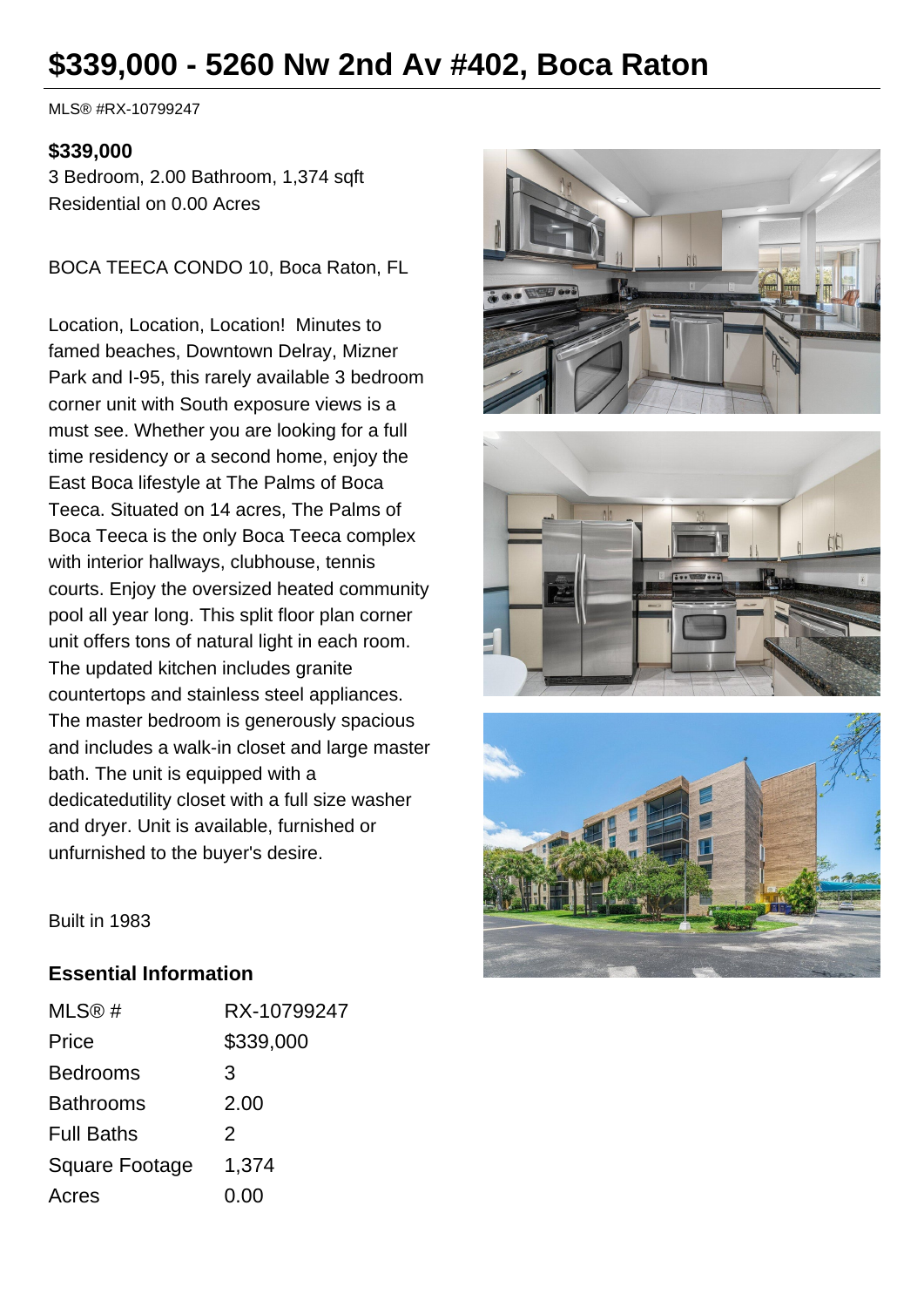| <b>Year Built</b>   | 1983                                                              |
|---------------------|-------------------------------------------------------------------|
| <b>Type</b>         | <b>Residential</b>                                                |
| Sub-Type            | Condo/Coop                                                        |
| <b>Style</b>        | 4+ Floors                                                         |
| <b>Status</b>       | <b>Active Under Contract</b>                                      |
| <b>Pets Allowed</b> | No.                                                               |
| <b>Restrictions</b> | Buyer Approval, No Lease First 2 Years, No RV, Interview Required |

## **Community Information**

| Address      | 5260 Nw 2nd Av #402        |
|--------------|----------------------------|
| Area         | 4240                       |
| Subdivision  | <b>BOCA TEECA CONDO 10</b> |
| City         | <b>Boca Raton</b>          |
| County       | Palm Beach                 |
| <b>State</b> | FL                         |
| Zip Code     | 33487                      |

## **Amenities**

| Amenities        | Manager on Site, Pool, Tennis, Elevator, Trash Chute, Bike Storage,<br>Internet Included |
|------------------|------------------------------------------------------------------------------------------|
| <b>Utilities</b> | Cable, 3-Phase Electric, Public Water                                                    |
| Parking          | Assigned, Guest                                                                          |
| View             | Garden                                                                                   |
| Waterfront       | <b>None</b>                                                                              |
| Security         | Entry Phone, TV Camera                                                                   |

## **Interior**

| <b>Interior Features</b>            | Entry Lvl Lvng Area, Split Bedroom, Walk-in Closet                   |  |
|-------------------------------------|----------------------------------------------------------------------|--|
| Appliances                          | Dishwasher, Dryer, Microwave, Range - Electric, Refrigerator, Washer |  |
| Heating                             | Central                                                              |  |
| Cooling                             | Central                                                              |  |
| # of Stories                        | 5                                                                    |  |
| <b>Stories</b>                      | 5.00                                                                 |  |
| Master Bed/Bath(s) Combo Tub/Shower |                                                                      |  |

### **Exterior**

Exterior Features Tennis Court, Screened Balcony Construction Concrete

## **School Information**